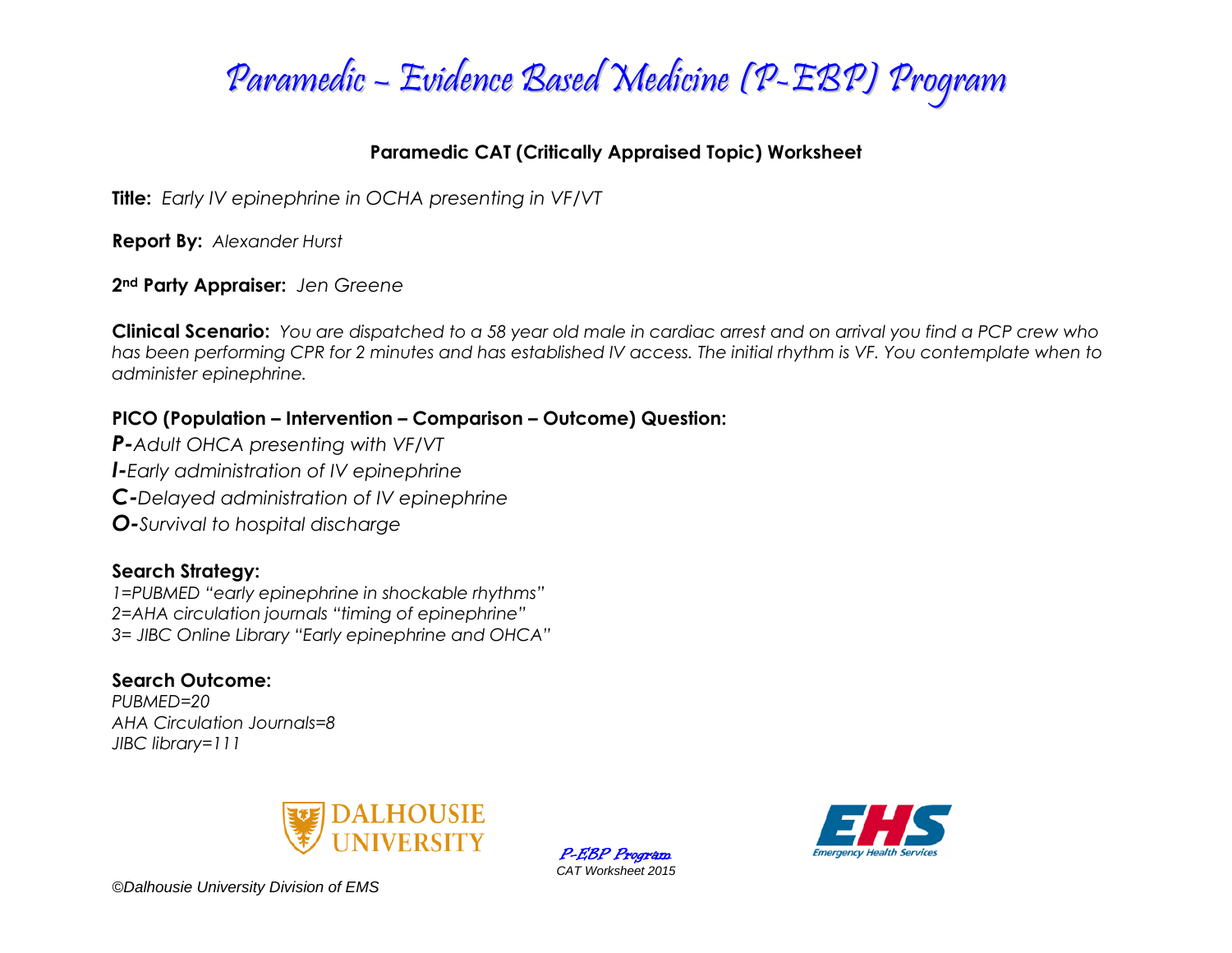# Paramedic – Evidence Based Medicine (P-EBP) Program

**Relevant Papers:**

| AUTHOR, DATE                                                                                                                                                                                                                                                                           | POPULATION:<br><b>SAMPLE</b><br><b>CHARACTERISTICS</b>              | <b>DESIGN (LOE)</b>                                             | <b>OUTCOMES</b>                                                                                                                                                           | <b>RESULTS</b>                                                                                                                                                                                                                                                                                                                                                                                                                                                                                                                                                 | STRENGTHS/<br>WEAKNESSES                                                                                                                                                      |
|----------------------------------------------------------------------------------------------------------------------------------------------------------------------------------------------------------------------------------------------------------------------------------------|---------------------------------------------------------------------|-----------------------------------------------------------------|---------------------------------------------------------------------------------------------------------------------------------------------------------------------------|----------------------------------------------------------------------------------------------------------------------------------------------------------------------------------------------------------------------------------------------------------------------------------------------------------------------------------------------------------------------------------------------------------------------------------------------------------------------------------------------------------------------------------------------------------------|-------------------------------------------------------------------------------------------------------------------------------------------------------------------------------|
| Early administration of<br>epinephrine (adrenaline)<br>in patients with cardiac<br>arrest with initial<br>shockable rhythm in<br>hospital: propensity score<br>matched analysis<br>Anderson, L., Kurth, T.,<br>Chase, M., Berg, K.,<br>Cocchi, M., Callaway, C.,<br>& Donnino, M. 2016 | 2978 in hospital patients<br>who suffered a VF/VT<br>cardiac arrest | -Prospective<br>observational<br>cohort study<br>-Level 2-Green | Primary outcomes<br>were survival to<br>hospital discharge<br>Secondary outcomes<br>were ROSC, and<br>survival to hospital<br>discharge with a good<br>neurologic outcome | <b>EPI within 2 minutes:</b><br>-31% survival rate, OR of<br>$0.45$ , 95% CI 0.41 to 0.56;<br>P < 0.001<br>-67% of pts achieved<br>ROSC, OR of 0.55, 0.46 to<br>0.65; P < 0.001<br>-25% of patients had a<br>good neurological<br>outcome, OR of 0.48, 0.41<br>to 0.56; P<0.001<br><b>EPI after 2 minutes:</b><br>-48% survival rate, OR of<br>0.45, 95% CI 0.41 to 0.56;<br>P < 0.001<br>-79% of pts achieved<br>ROSC, OR of 0.55, 0.46 to<br>0.65; P < 0.001<br>-41% of patients had a<br>good neurological<br>outcome, OR of 0.48, 0.41<br>to 0.56; P<0.001 | Strengths:<br>-Large patient<br>population<br>-300 different<br>hospitals involved<br>Weaknesses:<br>-Slight variances in<br>some patient medical<br>conditions<br>-Not a RCT |



P-EBP Program *CAT Worksheet 2015*

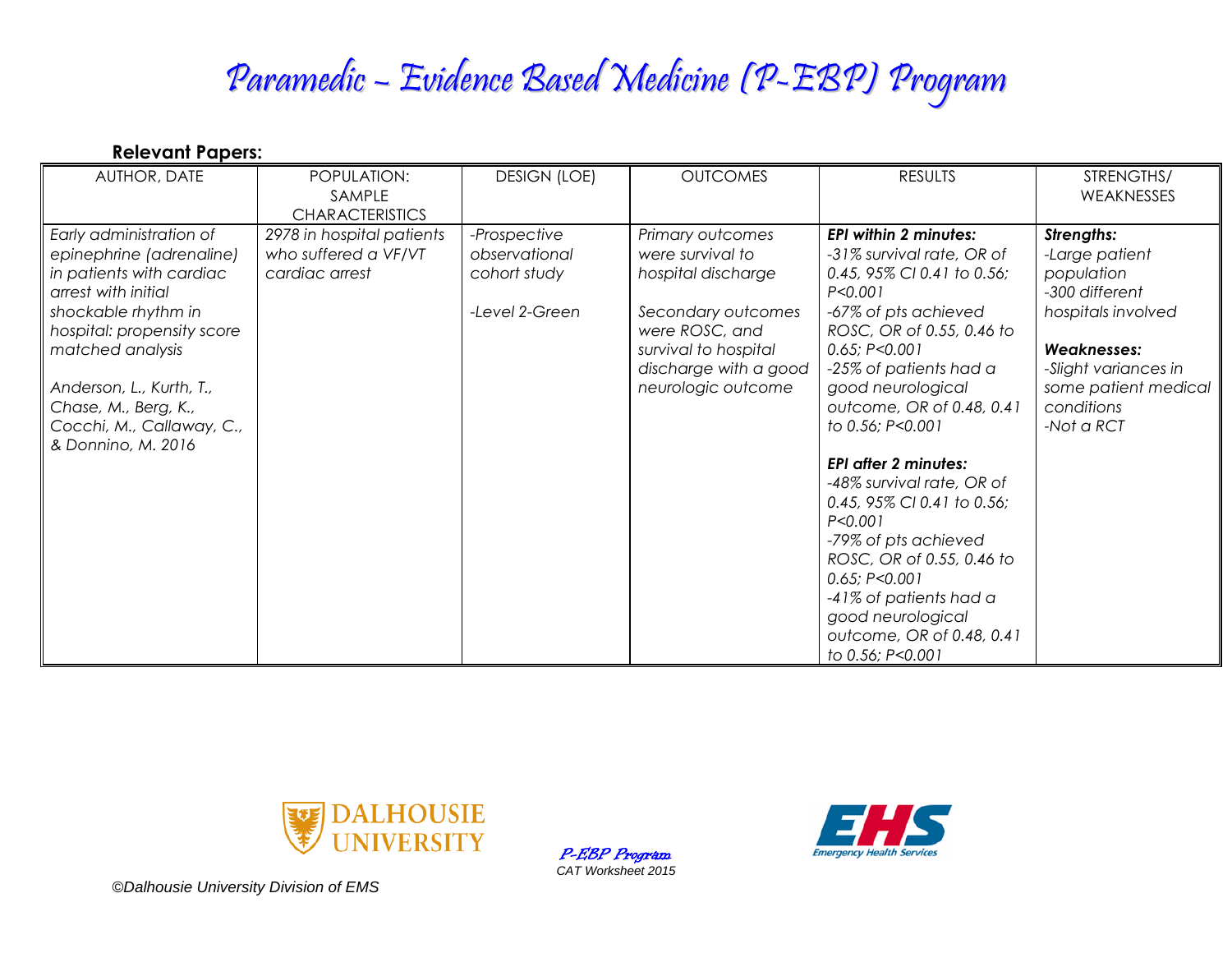# Paramedic – Evidence Based Medicine (P-EBP) Program

| Effects of adrenaline on<br>rhythm transitions in out-<br>of-hospital cardiac arrest<br>Neset, A., Nordseth, T.,<br>Kramer-Johnsen, J., Wik,<br>L., and Olasveengen, T.<br>2013 | 849 adult non-traumatic<br><b>OHCA</b> | Post hoc analysis<br>performed on data<br>from a prospective,<br>randomised trial | The primary outcome<br>was to compare ECG<br>rhythm changes<br>during cardiac arrest<br>in relation to IV<br>epinephrine<br>administration | <b>Epinephrine Group:</b><br>-24% of these patients had<br>one or more fibrillations<br>after ROSC, P=0.03<br>-90% had fibrillations after<br>asystole/PEA, P=0.001<br>-The average number of<br>rhythm transitions was 8<br><b>Non-Epinephrine Group:</b><br>-12% of these patients had<br>one or more fibrillations<br>after ROSC, P=0.03 | Strengths:<br>-Patients were<br>randomized<br>-Was done<br>prehospital<br>Weaknesses:<br>-Small patient<br>population<br>-The initial trial was IV<br>vs. no IV so the<br>paramedics were not<br>blinded<br>-The non-epinephrine |
|---------------------------------------------------------------------------------------------------------------------------------------------------------------------------------|----------------------------------------|-----------------------------------------------------------------------------------|--------------------------------------------------------------------------------------------------------------------------------------------|---------------------------------------------------------------------------------------------------------------------------------------------------------------------------------------------------------------------------------------------------------------------------------------------------------------------------------------------|----------------------------------------------------------------------------------------------------------------------------------------------------------------------------------------------------------------------------------|
|                                                                                                                                                                                 |                                        |                                                                                   |                                                                                                                                            | -69% had fibrillations from<br>asystole/PEA, $P = 0.001$<br>-The average number of<br>rhythm transitions was 5                                                                                                                                                                                                                              | group received no<br>medications as there<br>as no IV access.                                                                                                                                                                    |

**Comments:** There is limited data on this particular subject, but there is enough evidence regarding epinephrine's potential complications to warrant further research.

**Consider:** *I would consider a practice change based on these studies and the current AHA guideline recommendations that note it is reasonable to withhold epinephrine until the initial defibrillation attempts have been unsuccessful. More specific research would help clarify this scenario.*

**Clinical Bottom Line:** I would on a case by case basis, consider delayed administration of IV epinephrine based on the current research available.



P-EBP Program *CAT Worksheet 2015*